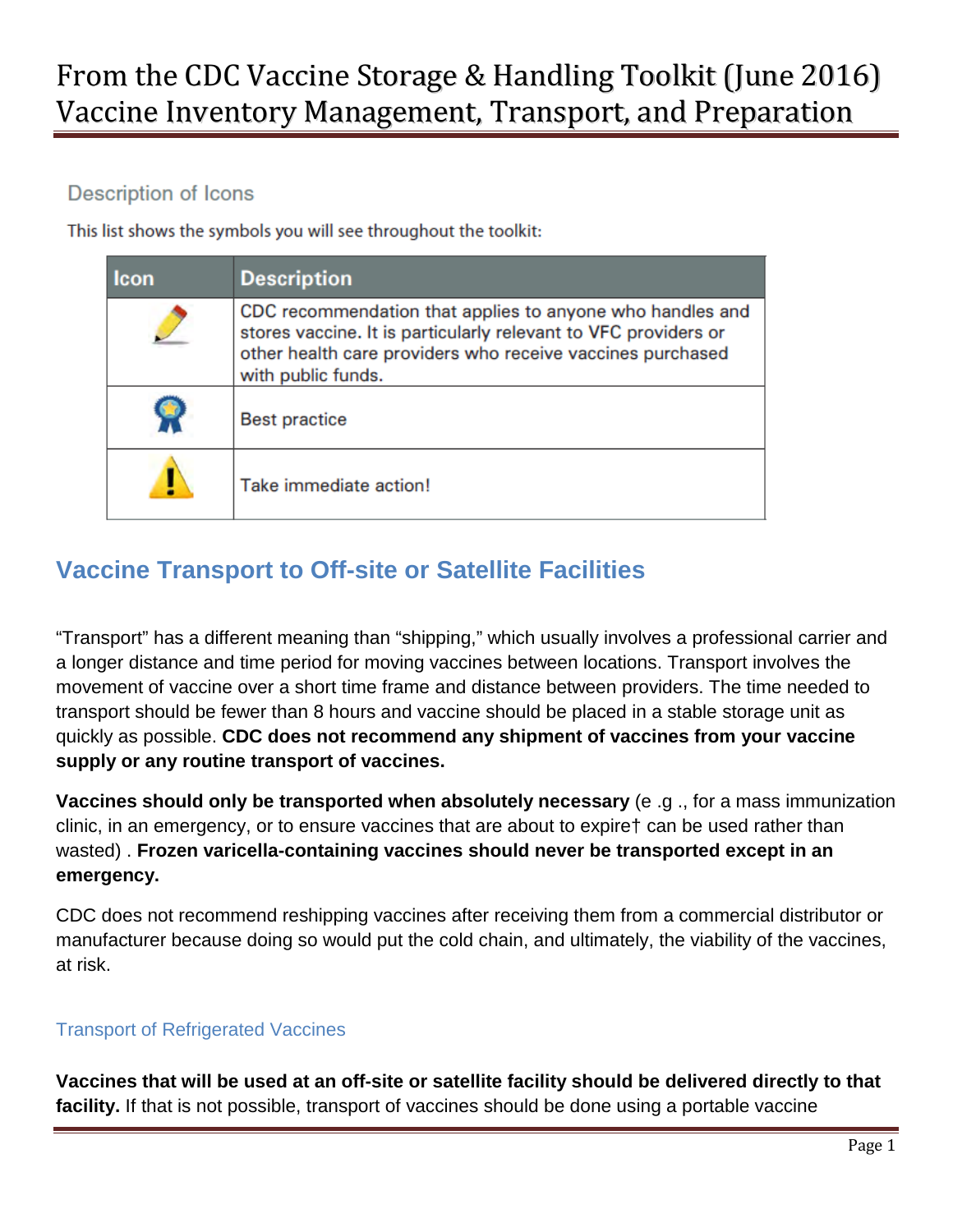refrigerator with a temperature monitoring device placed with the vaccines. If this is not available, *qualified containers and pack-outs* can be used with a temperature monitoring device. If you must transport vaccines, transport only what is needed for the workday. The total time for transport and workday should be a maximum of 8 hours. If you must transport vaccines in noncommercial vehicles, use the passenger compartment—not the trunk.

Immediately upon arrival at an off-site/satellite facility, vaccines should be stored in an appropriate storage unit with a temperature monitoring device, and temperatures should be read and recorded a minimum of 2 times during the workday.

If vaccines cannot be stored in an on-site storage unit, they should be kept in the portable vaccine refrigerator during an off-site clinic:

- *Place a temperature monitoring device* (preferably with a probe in a thermal buffer) as close as possible to the vaccines, and read and record temperatures at least hourly.
- Keep the container closed as much as possible.
- Remove only 1 multidose vial or 10 doses at a time for preparation and administration by each person administering vaccines.

## Transport of Diluents

**R** Transport diluents with their corresponding vaccines to ensure there are always equal amounts of vaccines and diluents for reconstitution. Follow the manufacturer's guidance for specific temperature requirements.

Diluents that contain antigen (e.g., DTaP-IPV diluent used with Hib lyophilized vaccine and MenCWY diluent used with MenA lyophilized vaccine) should be transported with the corresponding vaccines at refrigerator temperature.

If diluents that are stored at room temperature (68°F to 77°F or 20°C to 25°C) are going to be transported with refrigerated vaccines, they should be refrigerated in advance for as long as possible so they do not raise the container temperature when placed with refrigerated vaccines.

If you have concerns about vaccines or diluents that may have been compromised (exposed to inappropriate conditions or temperatures or handled improperly), label them "DO NOT USE" and store them in appropriate refrigerated conditions (set apart from other vaccines). Immediately contact your **[immunization program](http://www.cdc.gov/vaccines/imz-managers/awardee-imz-websites.html)**\* or *vaccine manufacturer(s)* for guidance. Do not discard the vaccines or diluents unless directed to do so by the immunization program or manufacturer.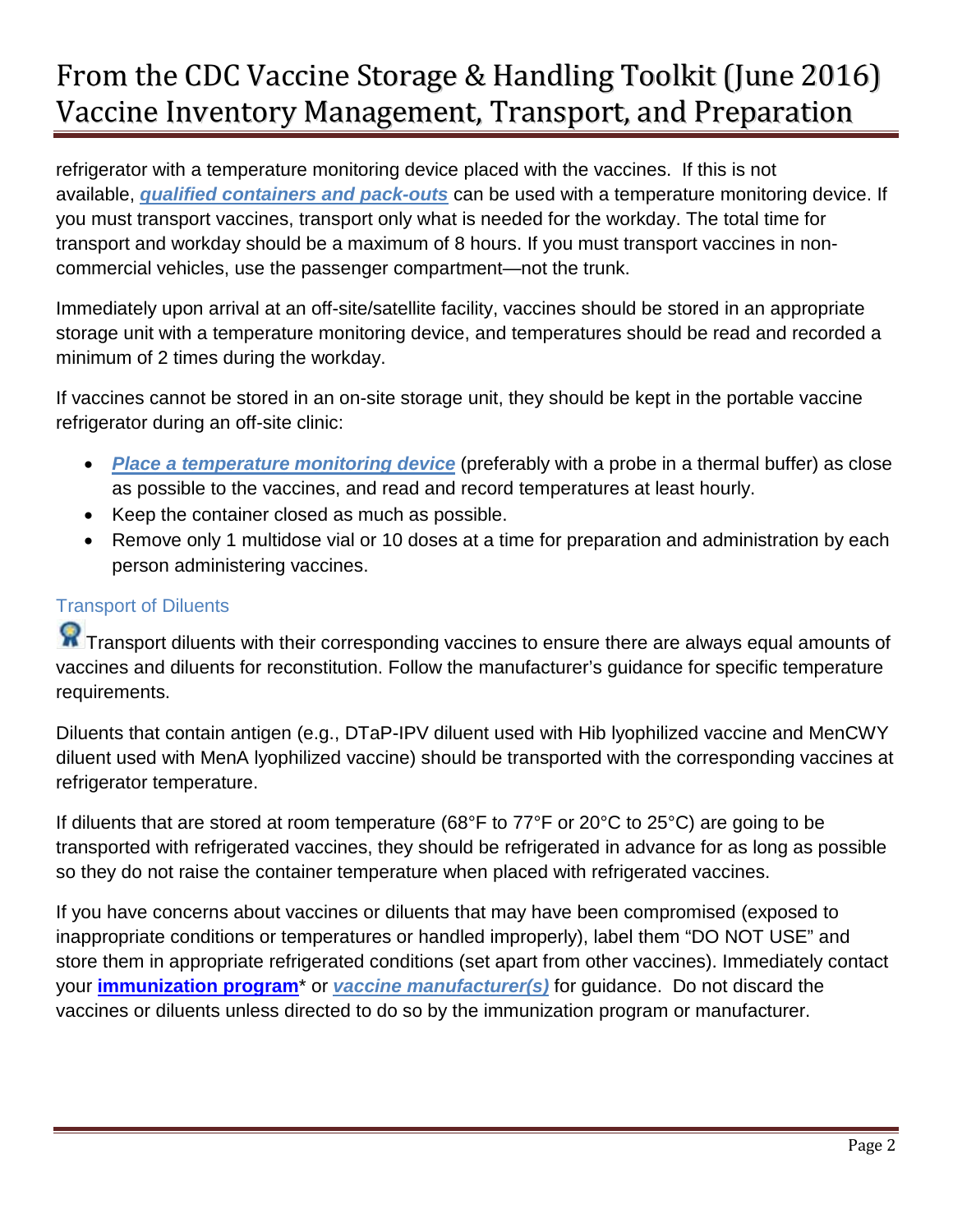## Emergency Transport

CDC recommends all vaccine providers have emergency plans and SOPs for transporting vaccines. Portable vaccine refrigerators are recommended when vaccines must be transported. Qualified containers and pack-outs can be used in an emergency. See the section on Emergency Vaccine Storage, Handling, and Transport Preparations for more information related to emergency transport.

\*Immunization programs: [www.cdc.gov/vaccines/imz-managers/awardee-imz-websites.html](http://www.cdc.gov/vaccines/imz-managers/awardee-imz-websites.html) Packing Vaccines for Transport during Emergencies: [www.cdc.gov/vaccines/hcp/admin/storage/downloads/emergency-transport.pdf](http://www.cdc.gov/vaccines/hcp/admin/storage/downloads/emergency-transport.pdf) †If you are a VFC provider, or have other vaccines purchased with public funds, and must transfer vaccine to another facility so it can be used before it expires, contact your immunization program\* [\(www.cdc.gov/vaccines/imz-managers/awardee-imz-websites.html\)](http://www.cdc.gov/vaccines/imz-managers/awardee-imz-websites.html) for guidance on vaccine transport.



**Establish at least one alternate storage facility where vaccines can be appropriately stored and monitored. This facility should have a backup generator.**

An agreement with an alternative facility should allow you to store vaccines when:

- Severe weather conditions are expected. If there is reasonable cause to believe weather circumstances might impact your facility, implement emergency procedures in advance of the event.
- Equipment fails or power cannot be restored before the storage unit temperature rises above the recommended range.

Always make sure you can have 24-hour access to the alternative facility.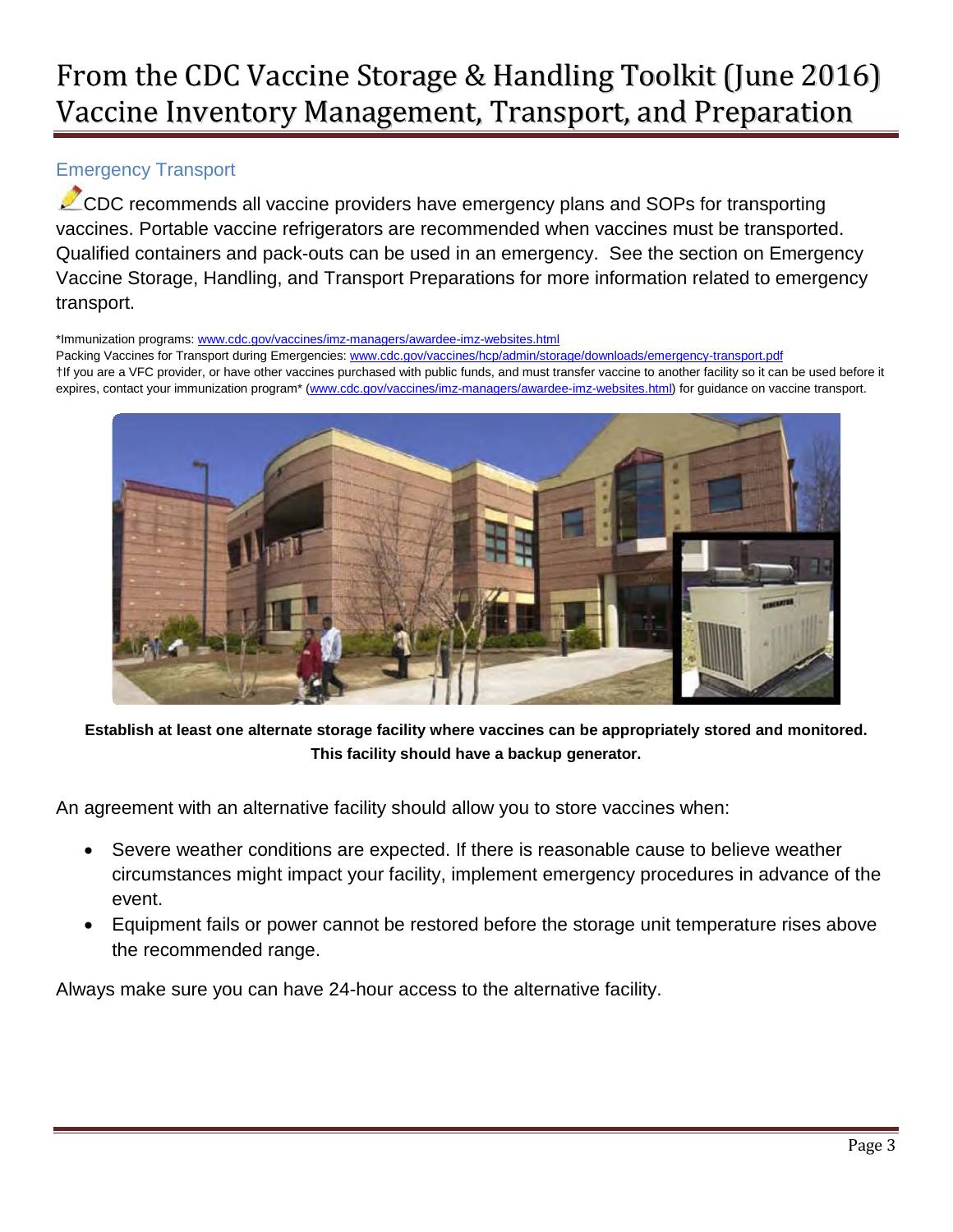### If an Alternative Vaccine Storage Facility is Not Available

If you cannot find an alternative vaccine storage facility with a backup generator within a reasonable distance, or if you cannot reach your alternative facility*, you can use qualified containers and packouts\** to store vaccines temporarily and safely at your facility. Always place a temperature monitoring device with the vaccines. Temporary storage containers should remain closed, and vaccines should only be stored for as long as the qualified containers and pack-outs are validated to maintain proper storage temperatures.

\*Packing Vaccines for Transport during Emergencies: [www.cdc.gov/vaccines/hcp/admin/storage/downloads/emergency-transpor t .pdf](http://www.cdc.gov/vaccines/hcp/admin/storage/downloads/emergency-transpor%20t%20.pdf)

### Accessing Your Building After Hours

An emergency situation can arise outside of business hours, and having a relationship with your facility's building manager and/or security staff can be essential to protecting your vaccines. Meet with the manager and/or security personnel regularly and always introduce them to new staff members. Your storage and handling SOPs should have written instructions for accessing your vaccine storage units when the building is closed.

Provide anyone who needs access to vaccine storage units during an emergency with written instructions, a building diagram/map, and locations of:

- Spare batteries
- Flashlights
- Keys
- Locks
- Circuit breakers
- Packing materials

Keep information on after-hours building access and security procedures (including alarm codes) with the SOPs, and also make sure relevant staff members (and building management and security staff, if appropriate) have copies of this information available at home .

## Power Outages

**R** During a power outage, never open the storage unit door until power is restored or it is **determined that vaccines need to be packed in separate storage containers and/or transported to an alternative storage facility.**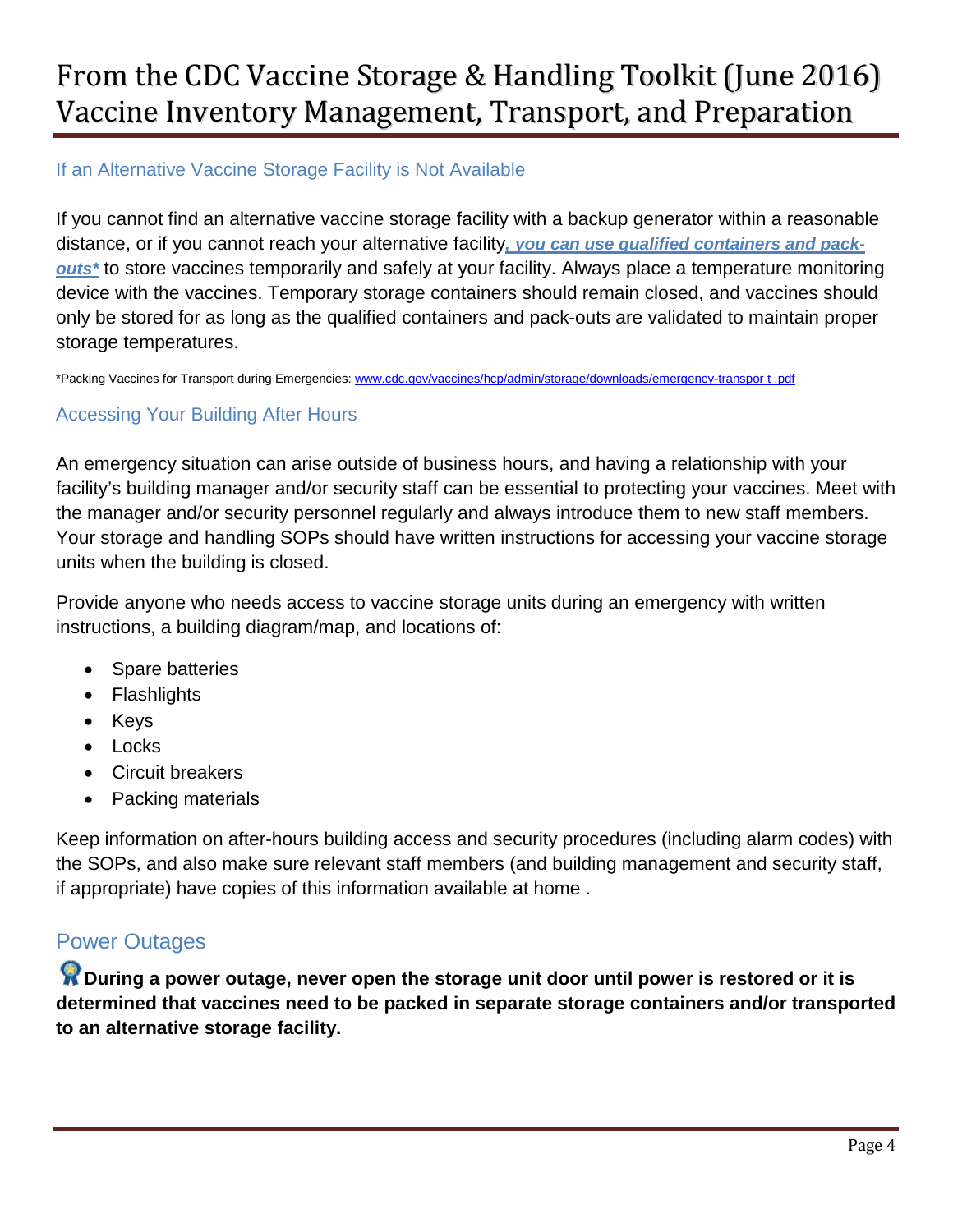## Monitoring Unit Temperature during a Power Outage

## *Units with Outside Temperature Monitoring Devices*

If you can monitor the temperature of the storage unit from the outside without opening the door, take the following steps:

- Record room temperature (if possible) and the temperature inside the unit as soon as the power goes out.
- Record minimum and maximum temperatures reached inside the unit during the outage.
- If temperatures have fallen outside of the recommended range, follow your procedures for *outof-range temperatures/excursions*.
- If you are unsure how long the power interruption will last, or you determine power will not be restored in time to maintain proper temperatures inside the unit, implement your *emergency vaccine storage, handling, and transport procedures*.

### *Units without Outside Temperature Monitoring Devices*

If you cannot monitor the temperature inside the unit without opening the door, wait until the power is restored, then take the following steps:

- Record the room temperature (if possible) and the temperature inside the unit.
- If using a digital data logger, document the length of time power was off and the minimum and maximum temperatures during that period.
- If temperatures inside the unit have already fallen outside of the recommended range, follow your procedures for *out-of-range temperatures/excursions*.
- If you are unsure how long the power interruption will last, or you determine power will not be restored in time to maintain proper temperatures inside the unit, implement your *emergency vaccine storage, handling, and transport procedures***.**

The Center for Biologics Evaluation and Research (CBER) at the Food and Drug Administration (FDA) offers general guidance concerning storage and use of temperature-sensitive biological products that have been involved in temporary electrical power failure or flood conditions, **[Impact of](http://www.fda.gov/BiologicsBloodVaccines/SafetyAvailability/ProductSecurity/ucm147243.htm)  [Severe Weather Conditions on Biological Products](http://www.fda.gov/BiologicsBloodVaccines/SafetyAvailability/ProductSecurity/ucm147243.htm)** .†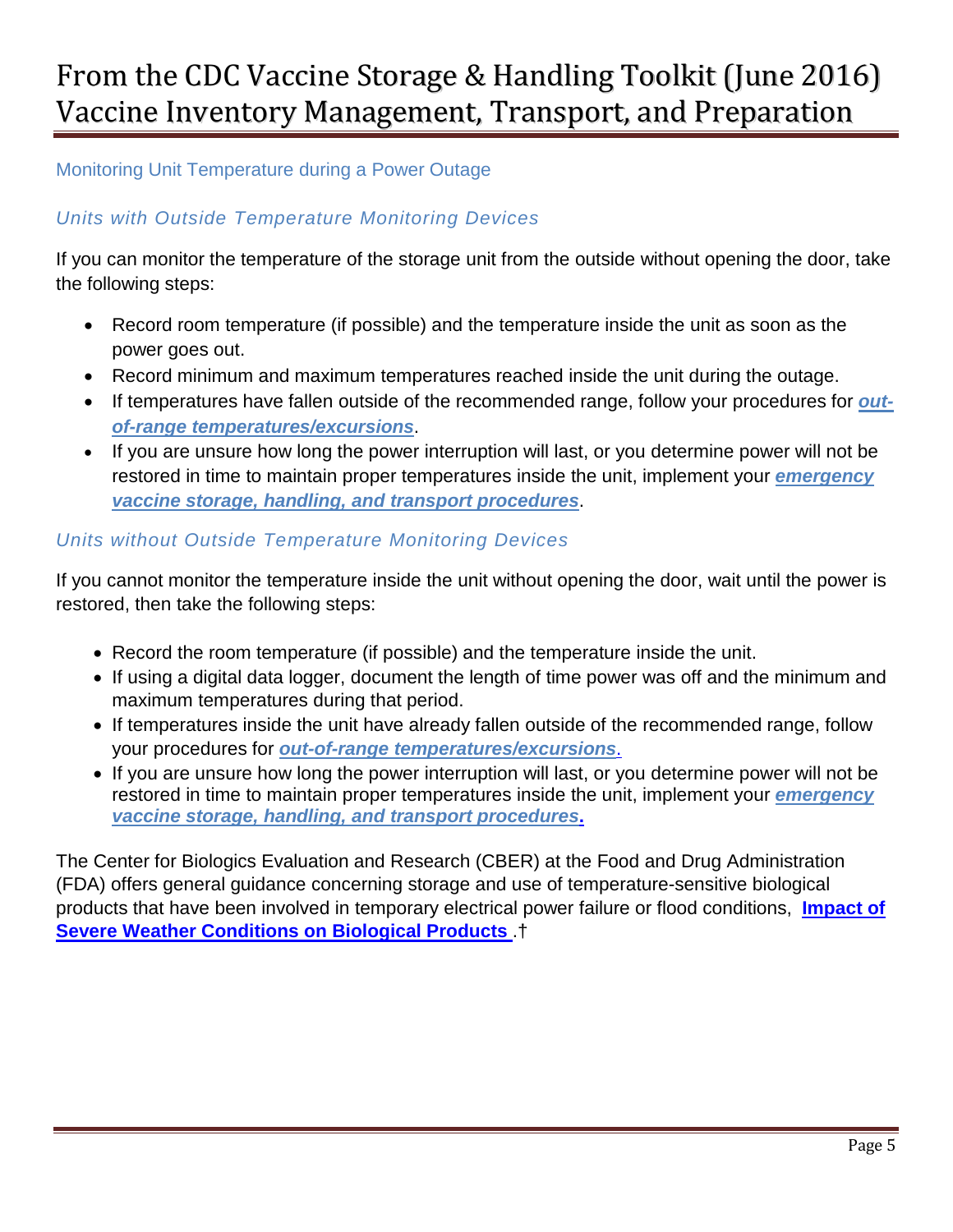## *Vaccine Transport Containers and Materials*

For the safe transport and storage of vaccines, proper supplies are essential. Your facility should have a sufficient supply of materials needed for emergency vaccine transport of your largest annual inventory.

Appropriate materials include:

- Portable vaccine refrigerator/freezer units† (recommended)
- Hard-sided insulated or Styrofoam™†
- Coolant materials: frozen 16 .9- or 8-ounce *water bottles that can be conditioned* or 4°C to 5°C *phase change materials* (PCMs)
- Insulating materials such as bubble wrap or corrugated cardboard—enough to form two layers per container
- Digital data logger for each container

Do not use soft-sided coolers. Most commercially available soft-sided coolers are poorly insulated and likely to be affected by room or outdoor temperatures.

### Coolant Materials

Frozen water bottles can be used as coolant packs if they are *properly conditioned*, which should take only a few minutes:

- Hold the bottles under running tap water or submerge them in a sink filled with tap water until you can easily see a layer of water forming near the surface of the plastic.
- Once the ice block inside the bottle can spin freely, the bottle is ready to be used for packing. The inner block of ice will continue to melt while maintaining a constant temperature in the cooler.
- Use appropriate insulating materials, such as bubble wrap, to protect vaccines from direct contact with the water bottles.

*Phase change materials* (PCMs) at 4° C –5° C (39° F –41° F) can also be purchased to maintain proper temperatures. Follow the manufacturer's instructions for use to reduce the risk of freezing vaccines during transport.

**Do not use frozen gel packs or coolant packs from vaccine shipments to pack refrigerated vaccines.** Even if they are conditioned or appear to be "sweating," they can still freeze vaccines.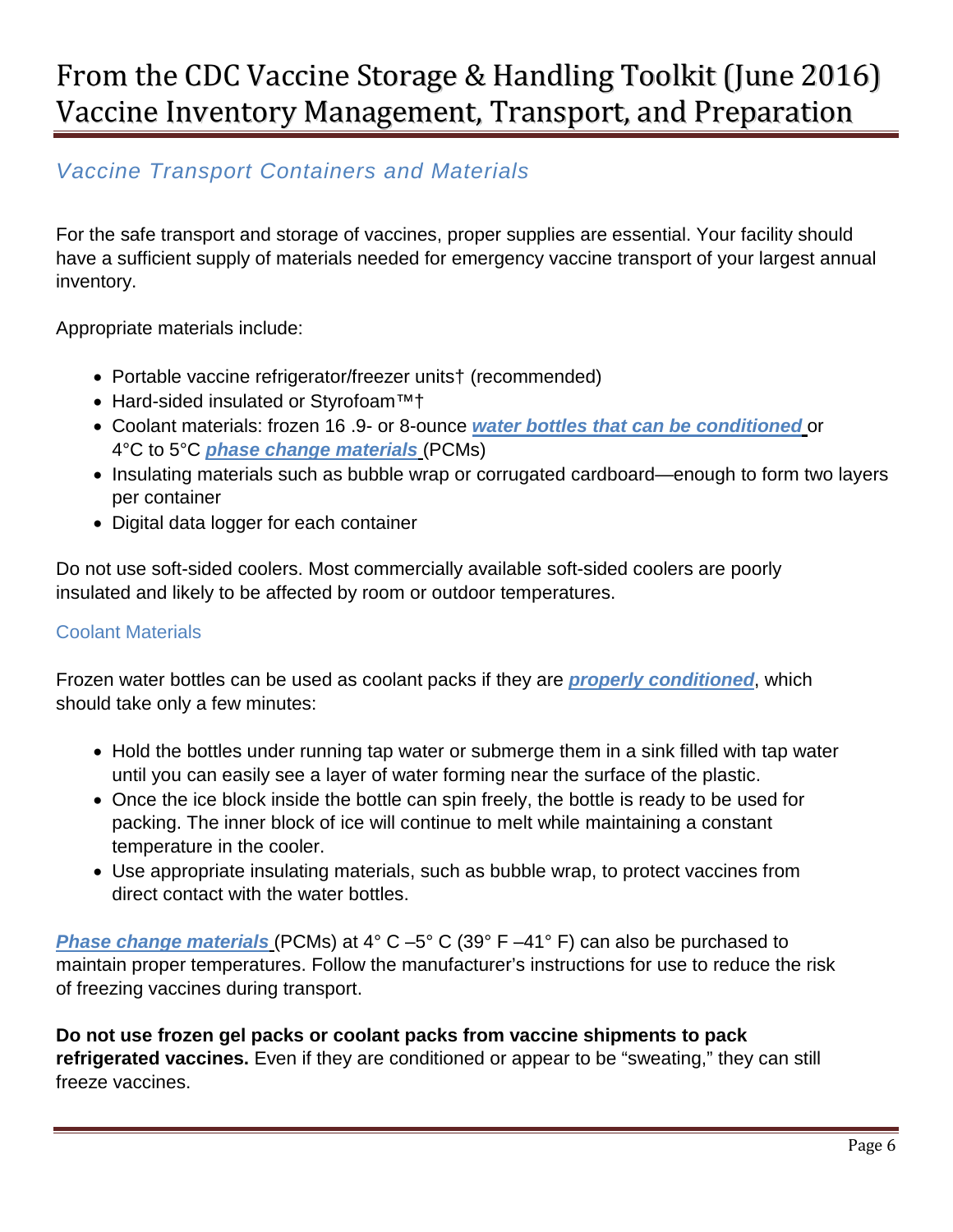†If these items are not available, the manufacturer's original shipping boxes may be used for emergency transport.

## Emergency Vaccine Packing and Transport

Improper packing for transport is as risky for vaccines as a failed storage unit. To help make sure your vaccines arrive safely, follow your facility's emergency retrieval and transport SOPs. These should include, at a minimum, the following procedures and protocols:

### **Packing**

- If possible, suspend vaccination activities before the onset of emergency conditions to allow more time for packing and transport.
- Contact the alternative vaccine storage facility before packing any vaccine to confirm their generator is working and they can accept your vaccines for storage.
- Take an inventory of your vaccines and **[record actions](http://www.immunize.org/catg.d/p3041.pdf)** taken to protect the vaccines. Be sure to note whether there were water bottles in the unit at the time of the event.
- Open unit doors only when absolutely necessary and only after completing all preparations for packing and moving vaccines.
- Use appropriate materials for packing. CDC has compiled recommendations on the methods and materials to use for emergency vaccine transport, **[Packing Vaccines for](http://www.cdc.gov/vaccines/hcp/admin/storage/downloads/emergency-transport.pdf)  [Transport during Emergencies.](http://www.cdc.gov/vaccines/hcp/admin/storage/downloads/emergency-transport.pdf)\***

### **Transport**

- Identify primary and backup vehicles and drivers in advance.
- Consider renting a refrigerated truck if you have a large quantity of vaccines or need to transport vaccines an extended distance.
- If using a noncommercial vehicle, only transport vaccines inside the passenger compartment (not in the trunk).
- Move transport containers directly to a preheated or precooled vehicle.
- Avoid leaving containers in areas where they are exposed to direct sunlight.
- Check vaccine temperature upon arrival at the alternative vaccine storage facility, and store vaccines at recommended temperatures immediately.
- Check with your **[immunization program](http://www.cdc.gov/vaccines/imz-managers/awardee-imz-websites.html)**\* for additional guidance and resources on emergency transport of vaccines, particularly in major emergencies.

### Transport of Diluents

**X** Transport diluents with their corresponding vaccines to ensure there are always equal amounts of vaccines and diluents for reconstitution. Follow the manufacturer's guidance for specific temperature requirements.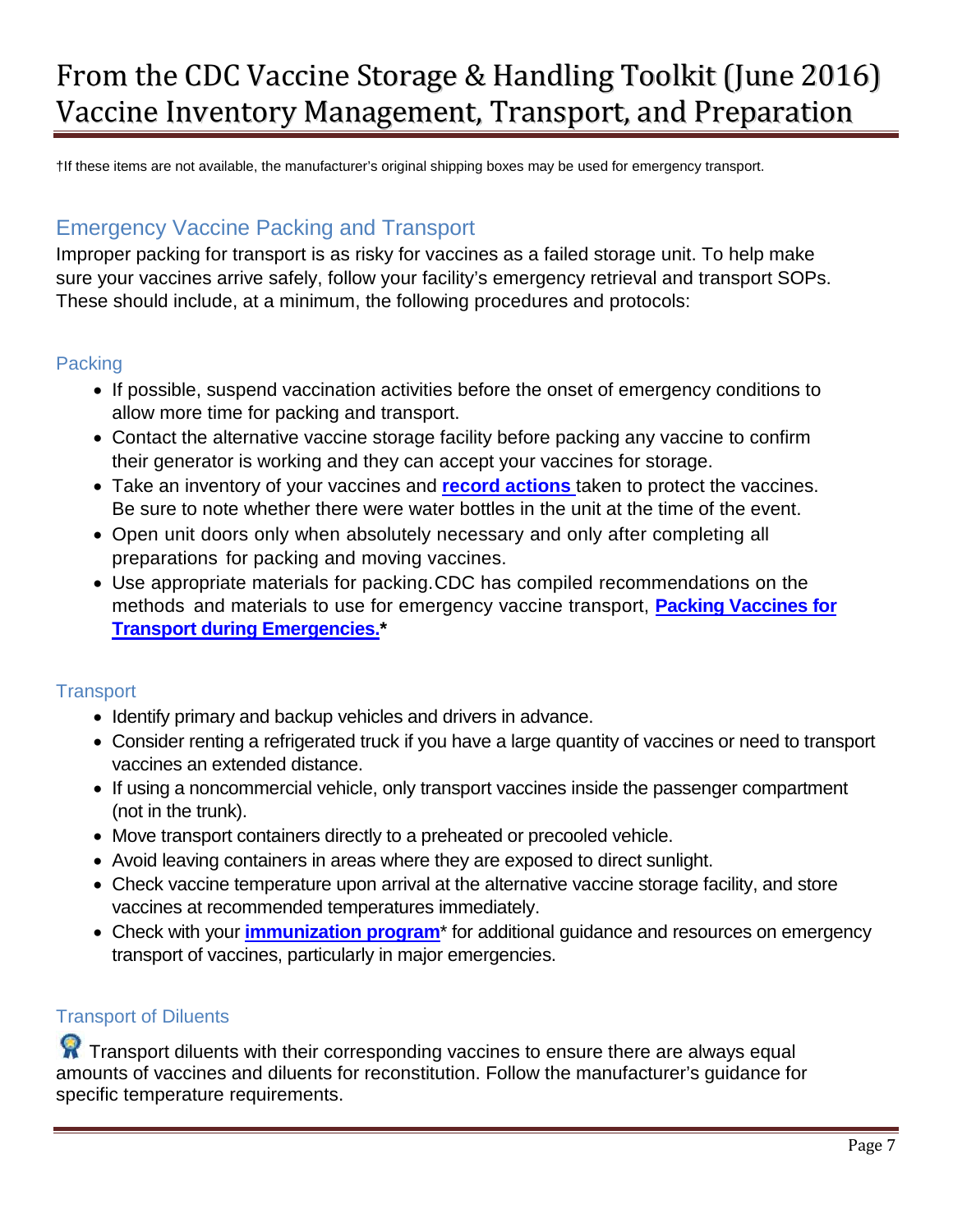Diluents that contain antigen (e.g., DTaP-IPV diluent used with Hib lyophilized vaccine and MenCWY diluent used with MenA lyophilized vaccine) should be transported with the corresponding vaccines at refrigerator temperature.

If diluents that are stored at room temperature (68°F to 77°F or 20°C to 25°C ) are going to be transported with refrigerated vaccines, they should be refrigerated in advance for as long as possible so they do not raise the container temperature when placed with refrigerated vaccines.

Place an insulating barrier (e.g., bubble wrap) between the diluents and conditioned water bottles or phase change materials.

### **Never freeze diluents, not even during transport.**

### Transport of Varicella-containing (Frozen) Vaccines

### **The manufacturer does not recommend transporting frozen vaccines (varicella, zoster, MMRV).**

If these vaccines must be transported during an emergency, CDC recommends using a portable vaccine freezer unit (available for rent in some areas) or qualified container and packout that maintains temperatures between -50° C and -15° C (-58° F and +5° F) .

Follow these steps for transporting frozen vaccines:

- Place a calibrated temperature monitoring device (preferably with a buffered probe) in the container as close as possible to the vaccines.
- Record the time vaccines are removed from the storage unit and placed in the container, the temperature during transport, and the time at the end of transport when vaccines are placed in a stable storage unit.
- Immediately upon arrival at the destination, place vaccines in a freezer at a temperature range between -50° C and -15° C (-58° F and +5° F) . Any stand-alone freezer that maintains these temperatures is acceptable.

**Do not use dry ice, even for temporary storage.** Dry ice might expose the vaccines to temperatures colder than -50° C (-58° F).

If necessary, varicella-containing vaccines that have not been reconstituted may be transported at refrigerator temperatures between 2° C and 8° C (36° F and 46° F). Varicella-containing vaccines can be refrigerated for up to 72 continuous hours before reconstitution. **Transported varicella- containing vaccines cannot be put back in the freezer. They must be used or discarded.**